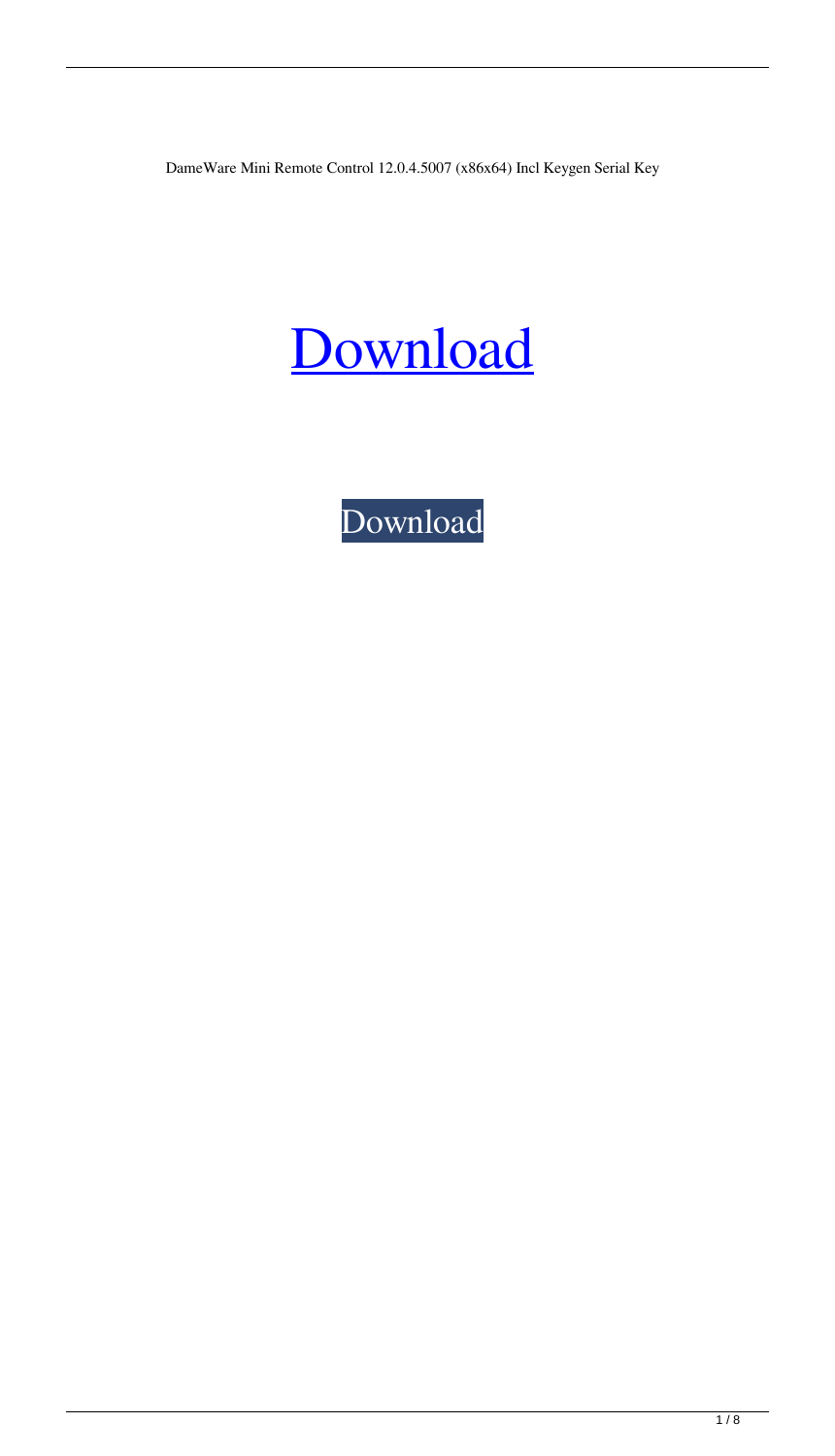## Every day there are new popular games. Are they worth getting? It's time to find out. Follow us on Facebook and Twitter for the latest gaming news. The application also has the ability to show all the User documents in different formats (color, color codes, fonts, etc.). User documents in folders are indexed by name, date, size, type. The user can access all file properties of each file. It provides read and write support for remote user, remote access support. It is ideal for business users that need to access their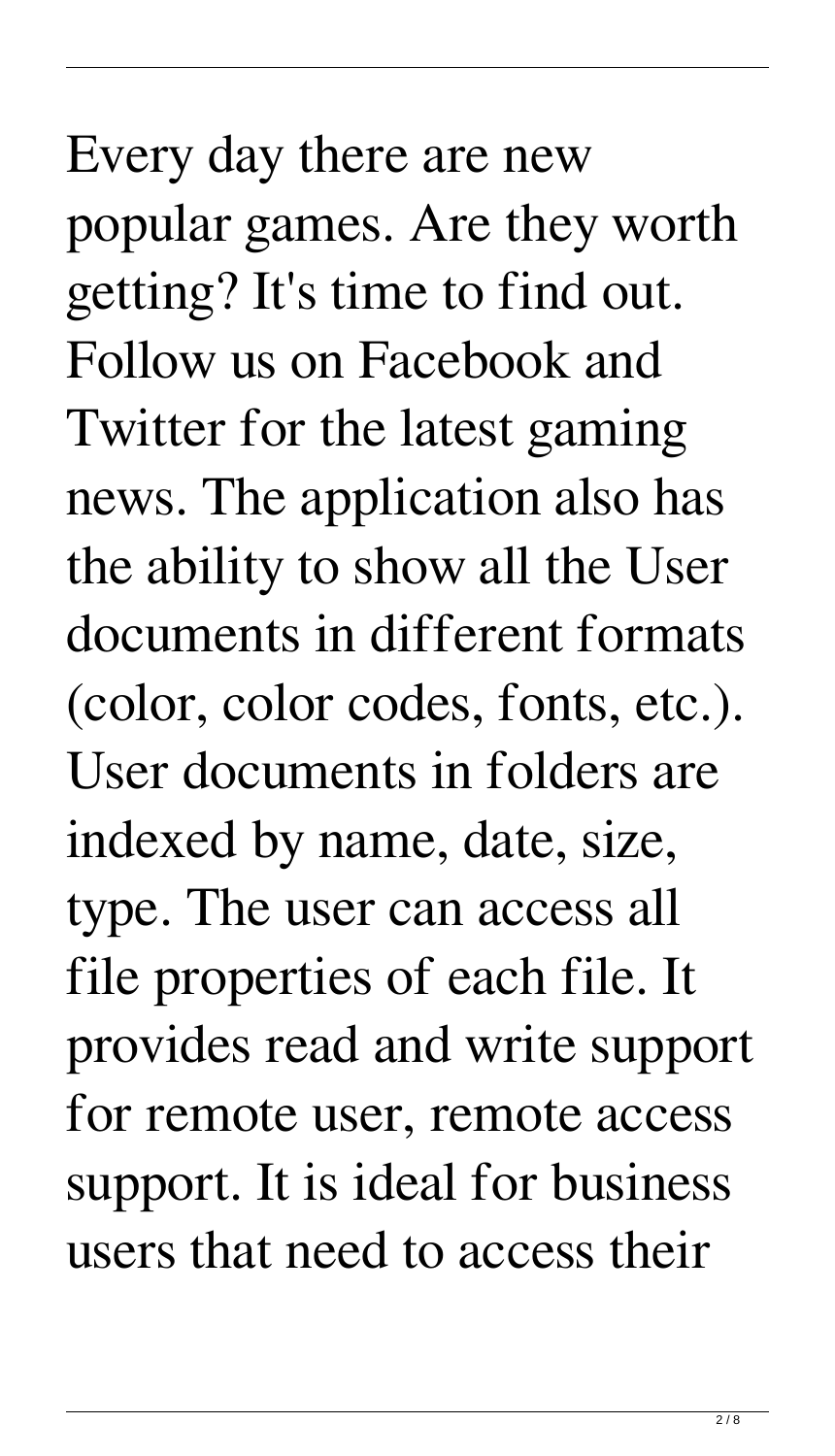information from any device. The user can access the shared folders from the client device. This application is a very nice utility to find lost or stolen documents in the office or from a computer that is not accessible. Features of DameWare Mini Remote Control - Data Backup This is very useful for those who need to back up data to remote server. You can also connect with any device to access your data easily. One-Click Backups You can automatically back up your data and synchronize with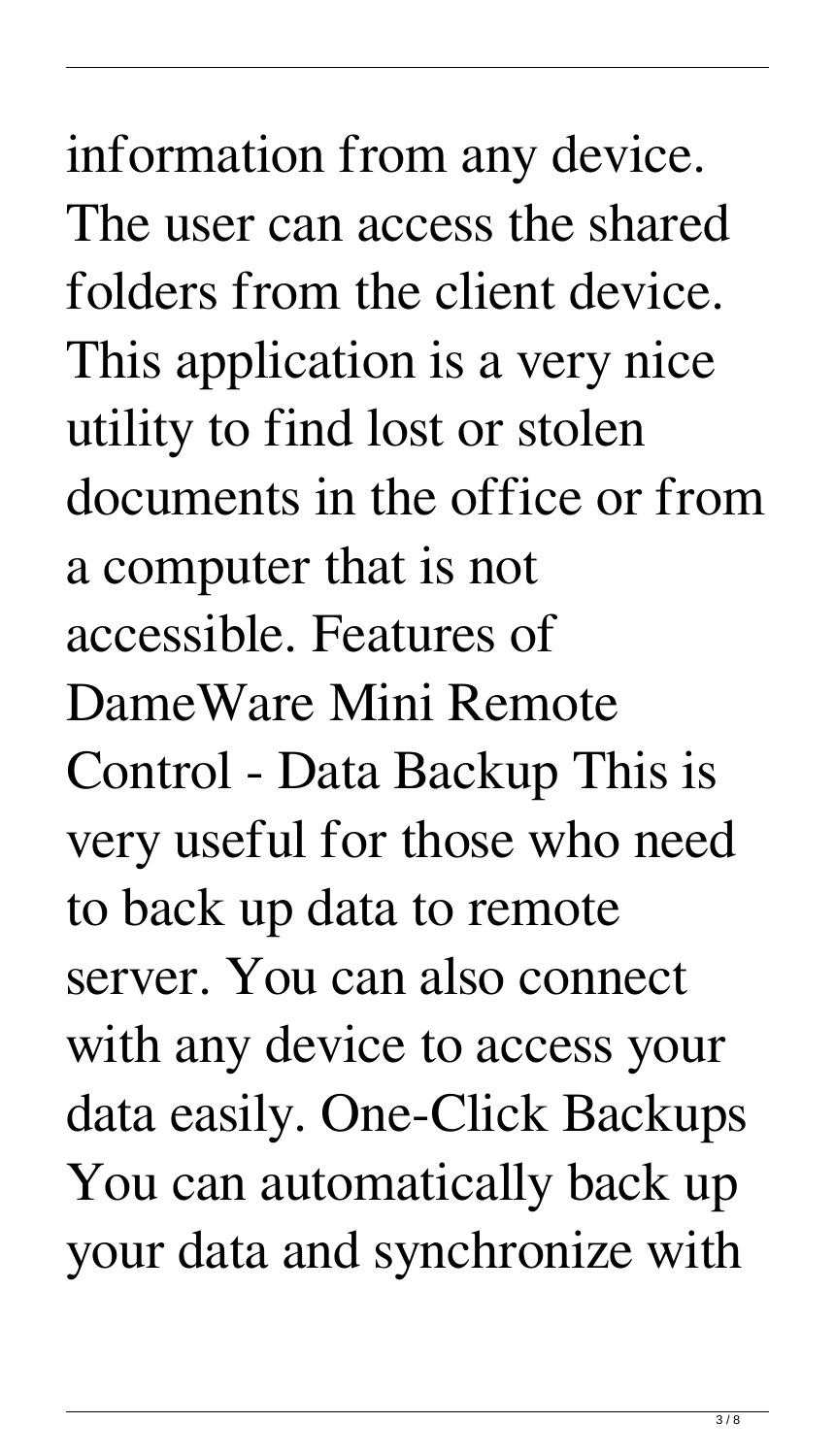other devices with a single click. This gives you a lot of time to perform other tasks. Access Any Device Remotely You can access any file stored on any device remotely. Even if you are not logged into the server, you can access the data remotely. Remote Access You can access files remotely from the server if the client computer is not connected to the network. It is a very handy feature. FTP Server You can host a server for remote file access. It also has an easy to use interface. Offline Access The program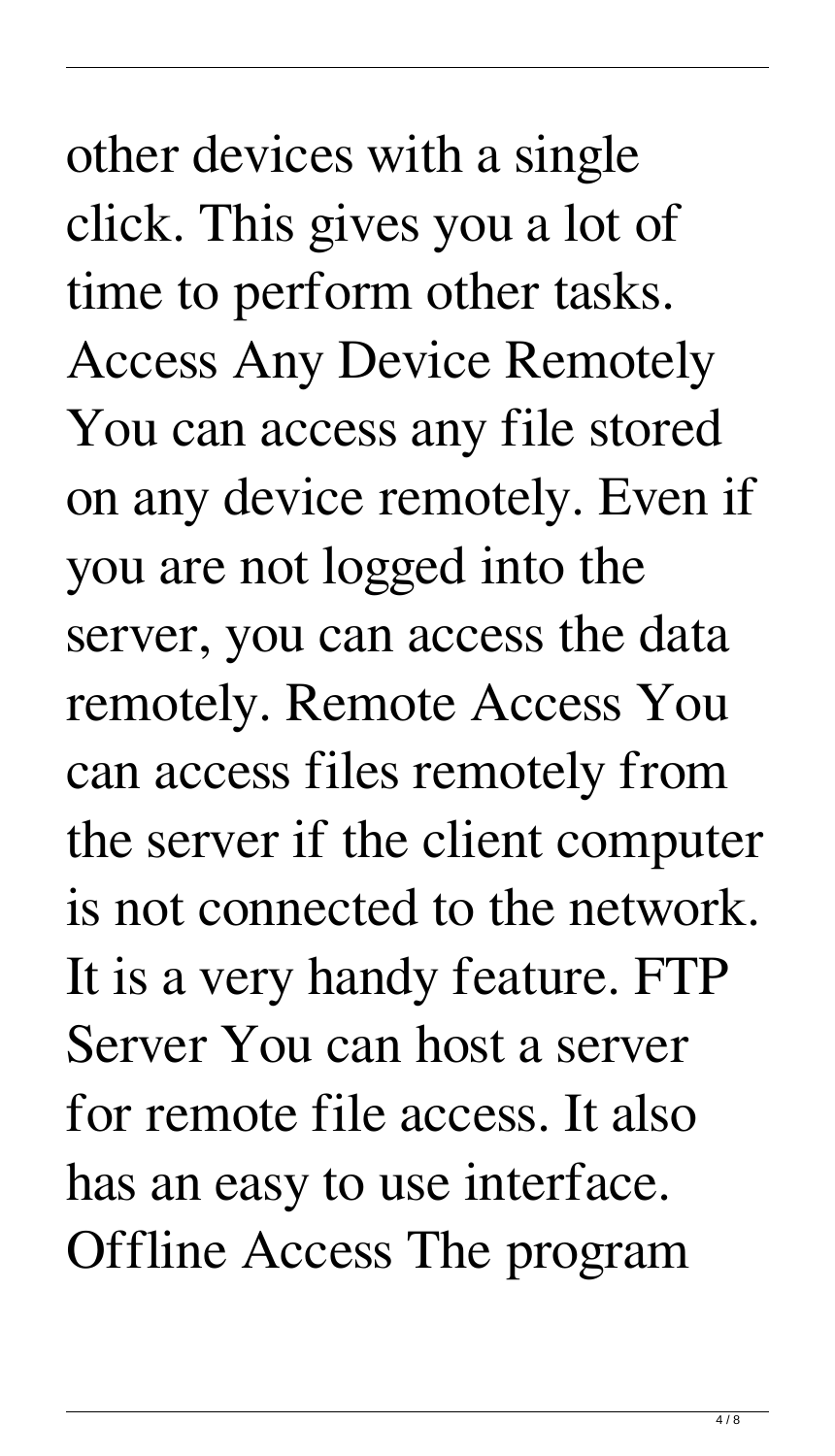can work on devices that are not connected to the network. It is very helpful for business users. Easy Synchronization It supports online and offline synchronization with other devices. This can be used to backup files and synchronize with other devices. You can have full control over the backup and synchronization process. Automatic Backups It creates daily and weekly backups. You can choose the frequency of the backups. Data Indexing You can find files using the search function. It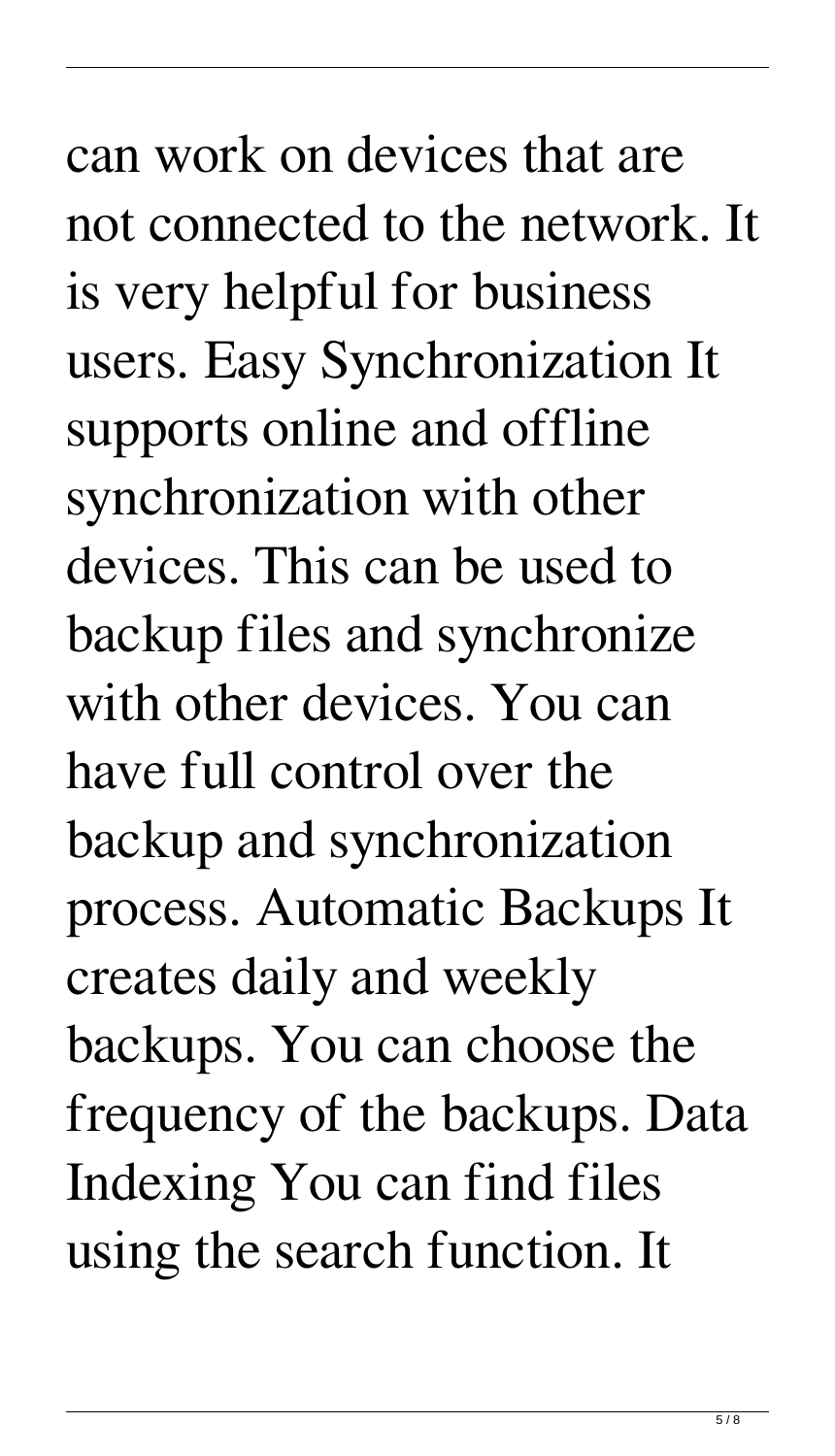## indexes the files by name, size, date, type, and folder. Search Function The program has a search function. You can find the file by searching by name, size, date, type, and folder. How to Install? Download the DameWare Mini Remote Control from the given link. Start

DameWare Mini Remote Control Overview DameWare Mini Remote Control is a powerful remote control program that uses Microsoft Windows API calls to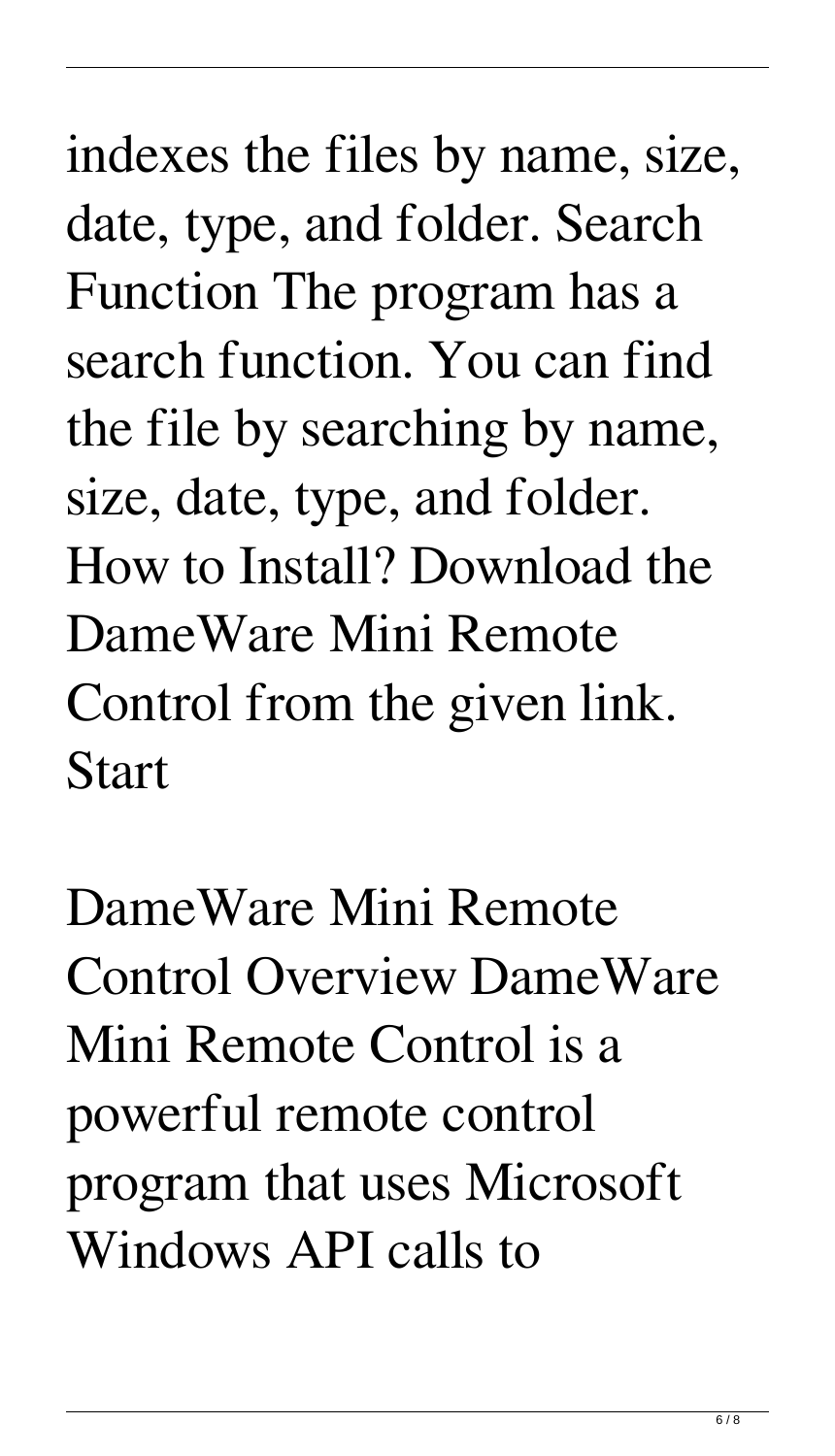communicate. ##DameWare Mini Remote Control Overview DameWare Mini Remote Control is a powerful remote control software that uses Microsoft Windows API calls for communication. With it, you can remotely control computers from Windows and Mac-compatible devices, including computers, tablets, and phones. You can also use it to create virtual desktops, providing management flexibility and allowing you to work in any environment using all your applications without